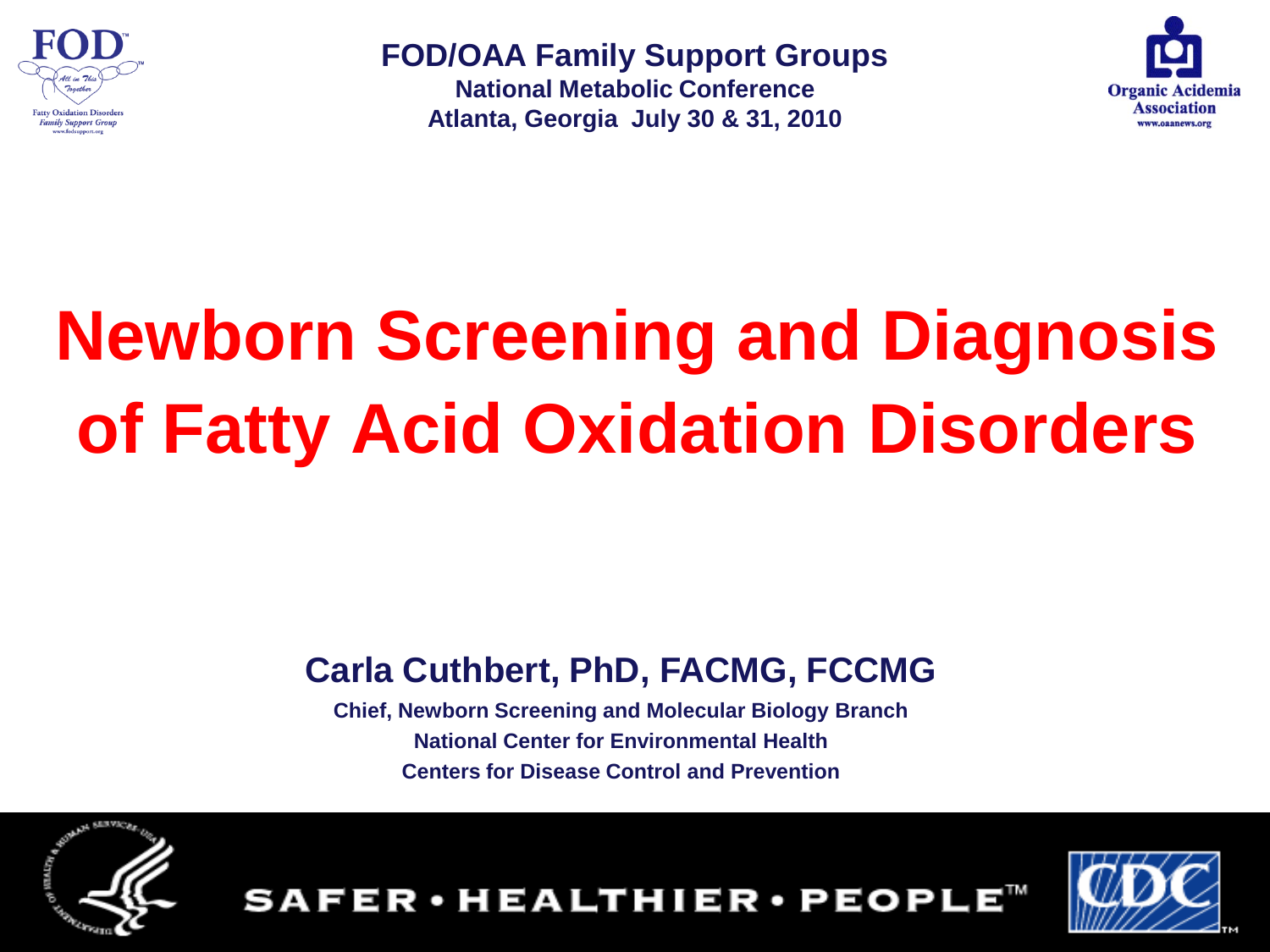# **Newborn Screening**

### **A Public Health Program**

- **Aimed at identification of conditions for which early intervention can prevent mortality, morbidity, and disabilities**
- **Performed by analysis of diagnostic markers in blood spots collected on filter paper at birth**
- **Largest population-based genetic screening effort in the US: ~** *4 Million babies screened annually*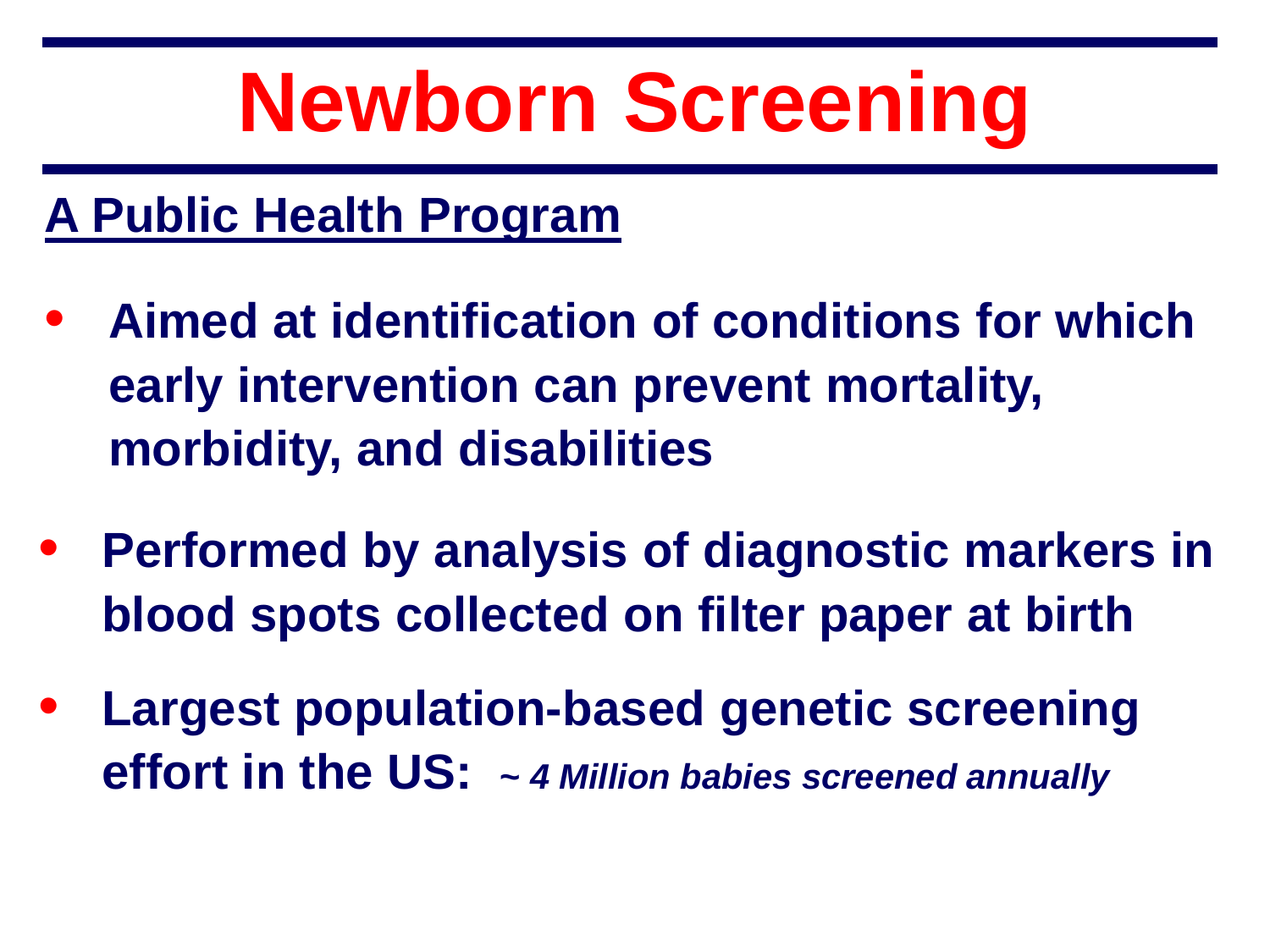### **The Newborn Screening System**

- **Screening** 
	- **Laboratory analysis of newborn bloodspot**
- **Follow-up of an abnormal result**
	- **Rapid location, follow-up and referral of the screen-positive infant**
- **Diagnosis** 
	- **Clinical and biochemical evaluation to diagnose or rule out the disorder**
- **Management**
	- **Rapid planning and implementation of longterm therapy**
- **Evaluation**
	- **Assessment of the NBS program: efficiency of follow-up & intervention, benefit to society**





**Alaska Newborn Screening Program**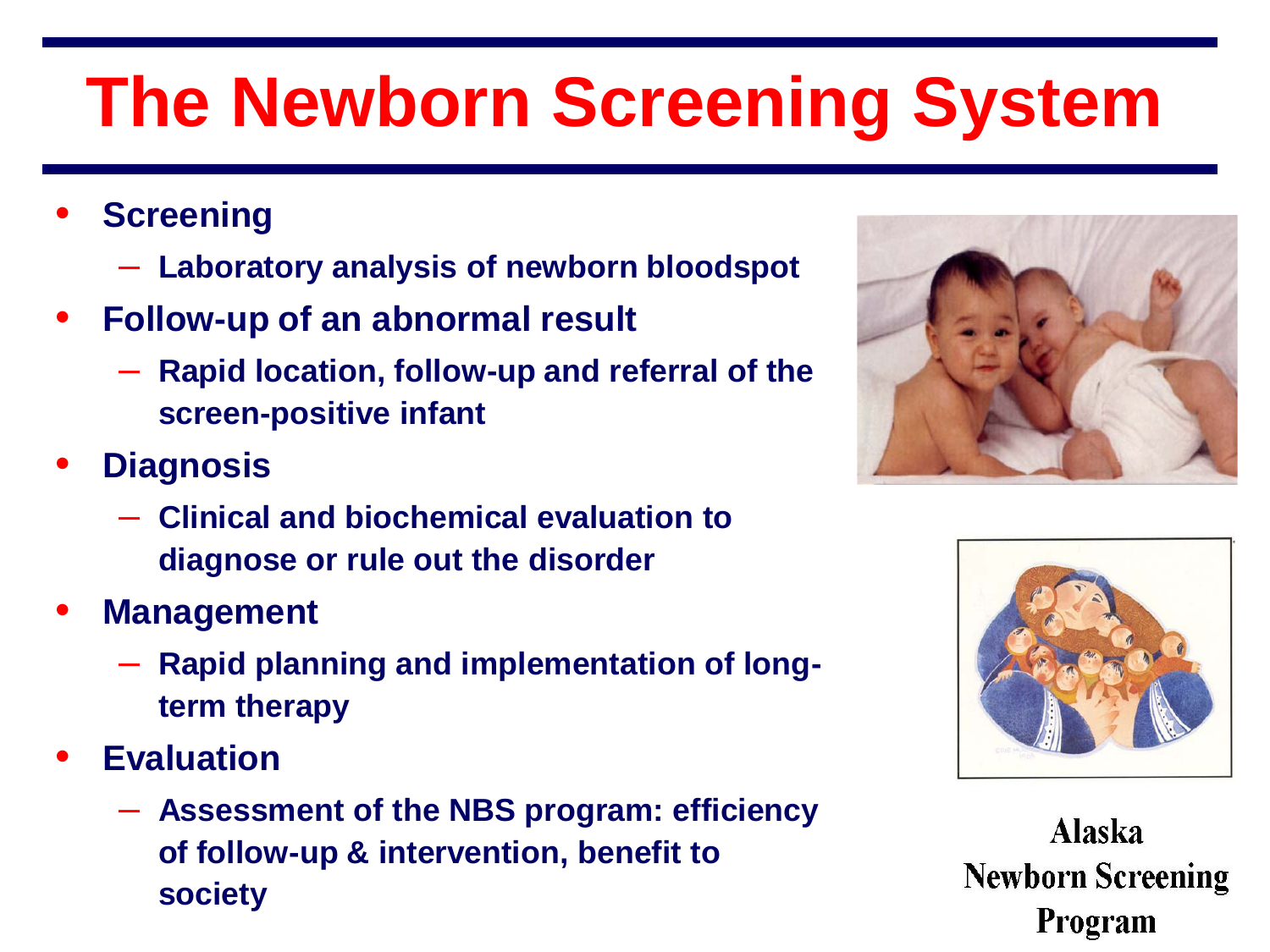### **Newborn Screening: Short Term Follow-up**

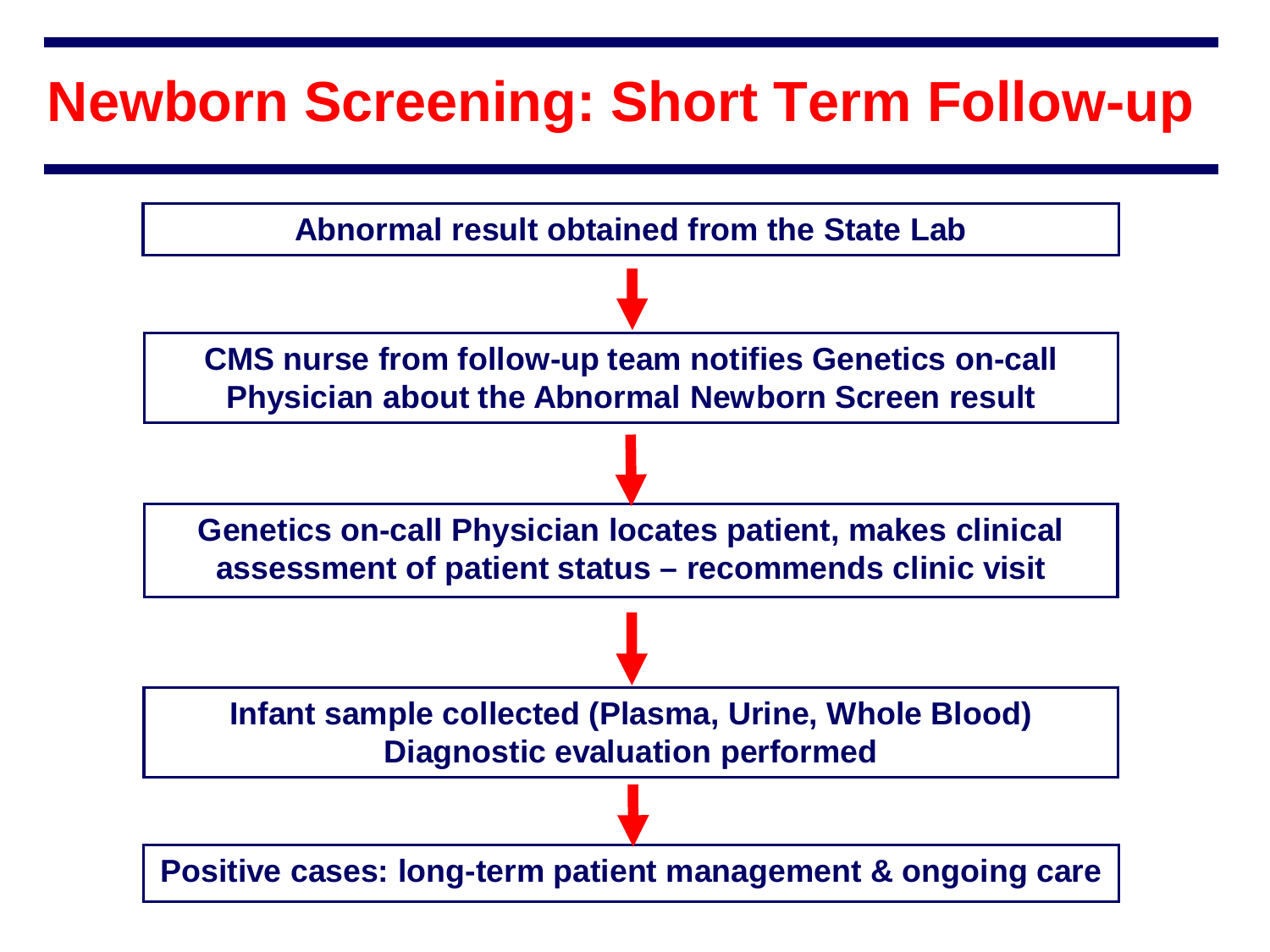## **Follow-up Diagnostic Testing**

- **Routine Chemistries** 
	- **Electrolytes, blood gases, anion GAP**
	- **Blood sugar, ketones, lactate, ammonia**

### • **Biochemical Genetics Testing**

- **Plasma acylcarnitine (Green top tube – 0.5 ml min whole blood)**
- **Carnitine Status (Red top tube – 0.5 ml min whole blood)**
- 
- 
- 
- **Urine organic acids (No preservatives – 3 ml min vol)**
- **Plasma amino acids (Green top tube – 0.5 ml min whole blood)**
- **Other specialized testing** 
	- **Enzyme analysis (eg Fatty acid oxidation Probe Assay)**
	- **Mutation testing**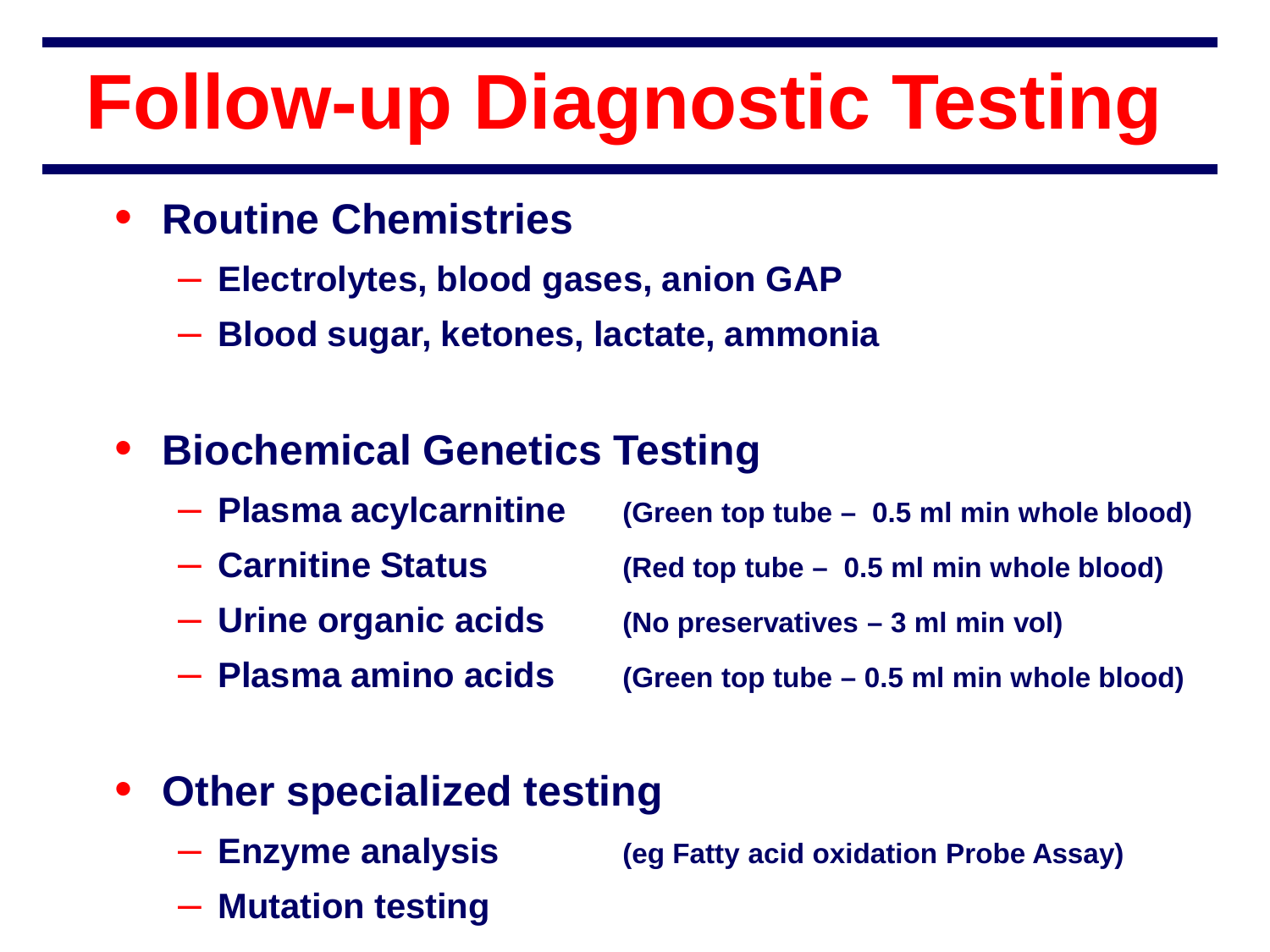## **Tandem Mass Spectrometry**

Clinical Chemistry 49:11 1797-1817 (2003)

Review

#### Use of Tandem Mass Spectrometry for Multianalyte Screening of Dried Blood Specimens from Newborns

DONALD H. CHACE," THEODORE A. KALAS, and EDWIN W. NAYLOR

*Tandem Mass Spectrometer*



*A highly sensitive and specific tool for diagnostic sample analysis*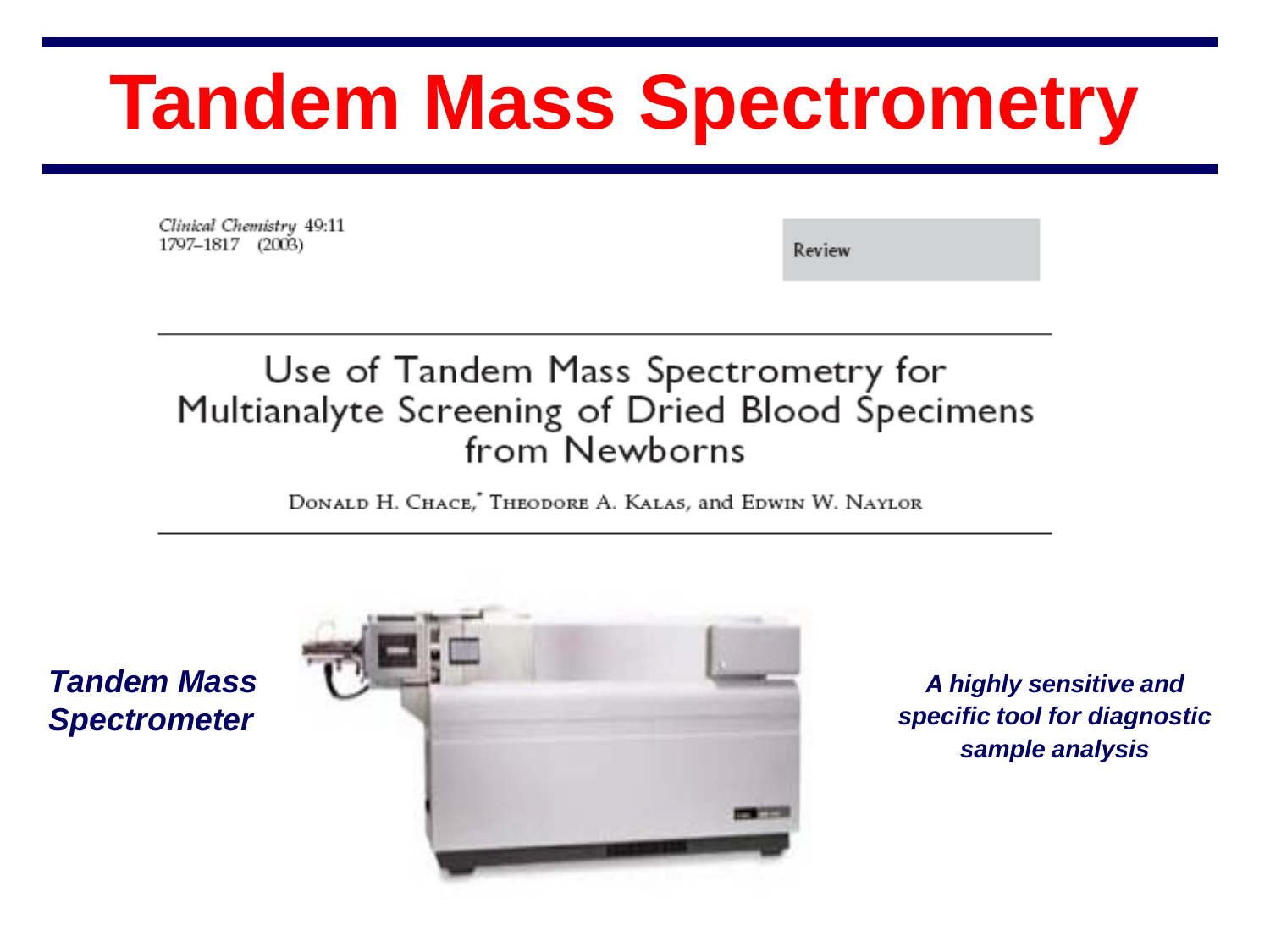## **Tandem Mass Spectrometry**

- **Identification of unknown compounds**
- **Quantitation of known analytes using stable isotopes**
- **Provides structural and chemical information of molecules**
- **High sensitivity and specificity**
- **Fast analytical time**
- **Potential for automation for high throughput tests (modified from ASMS, 1989)**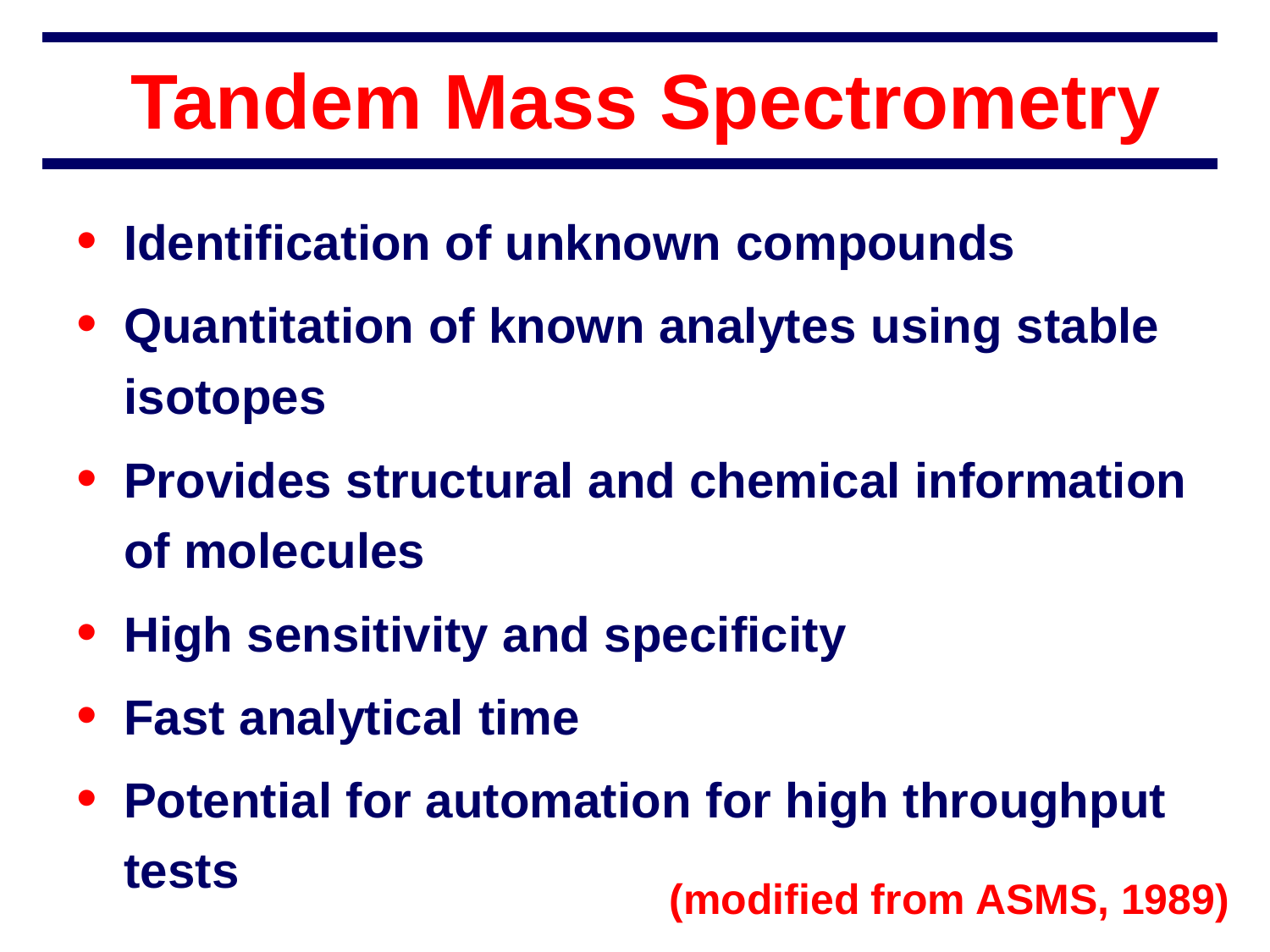## **Acylcarnitine Analysis by MS/MS**

**An Acylcarnitine molecule has the following structure:**

CH<sub>3</sub>  
\nCH<sub>3</sub> - 
$$
\uparrow
$$
N - CH<sub>2</sub> - CH - CH<sub>2</sub> - COO - C<sub>4</sub>H<sub>9</sub>  
\nCH<sub>3</sub>

**Members of this family of compounds have varying lengths of their R-Group**

**C3 acylcarnitine … 3 carbon units C8 acylcarnitine … 8 carbon units C16 acylcarnitine … 16 carbon units**

- **Specific Acylcarnitines accumulate in fatty acid oxidation disorders (and certain organic acidemias) and form a distinct "pattern"**
- **Acylcarnitine analysis is very important in: prenatal diagnosis, newborn screening, evaluation of symptomatic patients, and postmortem screening**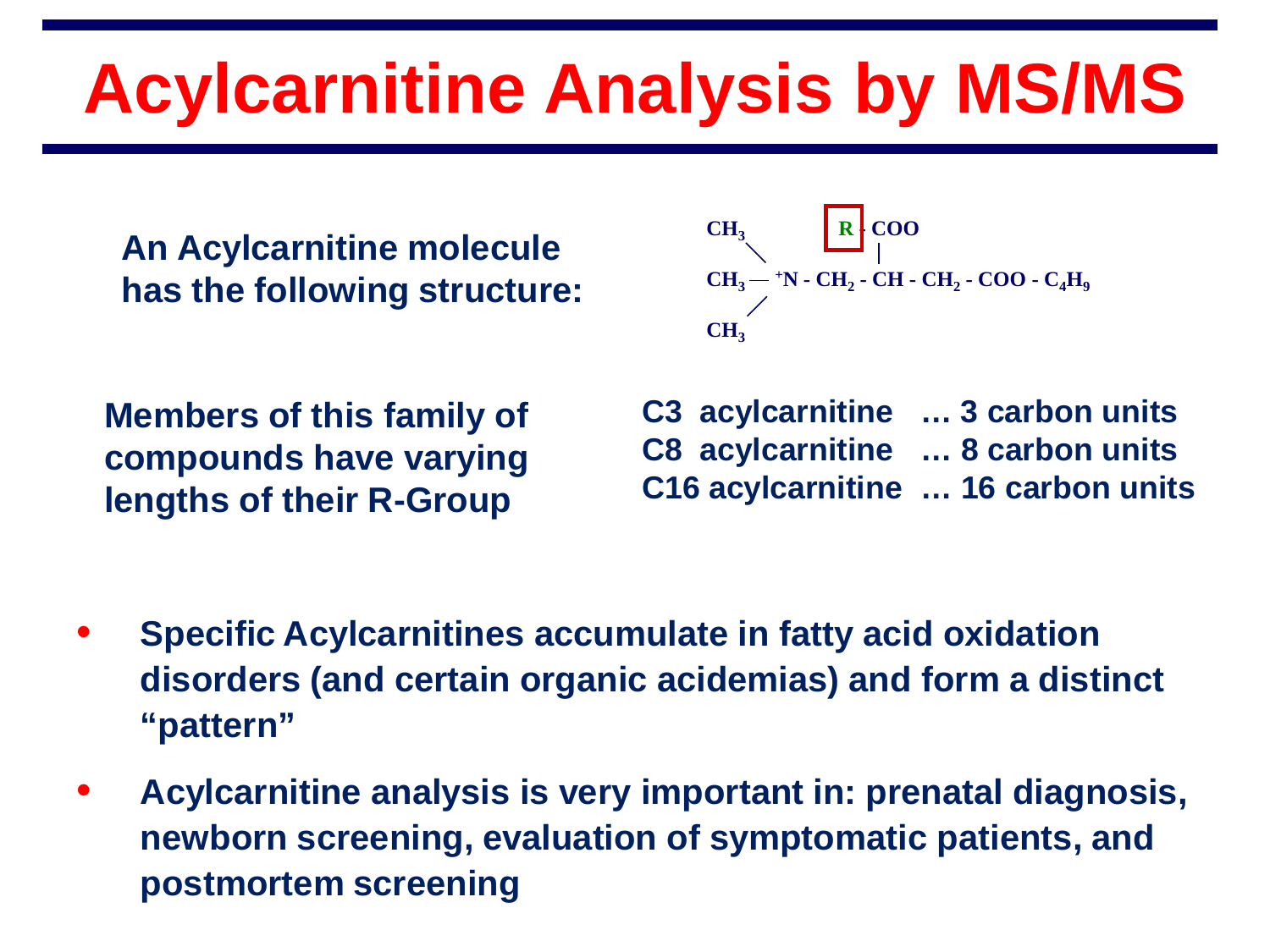### **Newborn Screening by MS/MS**

#### **Disorders of fatty acid oxidation**

**2,4-Dienoyl-CoA reductase deficiency Carnitine acylcarnitine translocase deficiency Carnitine palmitoyltransferase I deficiency Carnitine palmitoyltransferase II deficiency Carnitine transport defect Electron transfer flavoprotein deficiency ETF ubiquinone oxidoreductase deficiency Long-chain L-3-OH acyl-CoA dehydrogenase def. Medium-chain acyl-CoA dehydrogenase deficiency Medium-chain L-3-OH acyl-CoA dehydrogenase def. Medium chain ketoacyl-CoA thiolase deficiency Short-chain acyl-CoA dehydrogenase deficiency Trifunctional protein deficiency Very long-chain acyl-CoA dehydrogenase def.**

#### **Disorders of amino acid metabolism**

**Arginase deficiency Argininosuccinate lyase deficiency Argininosuccinate synthase deficiency Maple syrup urine disease (MSUD) Citrin deficiency Cystathionine** β**-synthase deficiency Methionine adenosyltransferase deficiency Mitochondrial ornithine trasport defect (HHH) Phenylalanine hydroxylase deficiency (PKU) Defects of biopterin metabolism Fumarylacetoacetase deficiency Tyrosine aminotransferase deficiency**

### **Collective incidence 1:2-4,000 newborns**

### **Clinical impact (US): Up to 2,000 cases/year**

**Disorders of organic acid metabolism 2-CH3 butyryl-CoA dehydrogenase deficiency 2-CH3 3-OH butyryl-CoA dehydrogenase deficiency 3-OH 3-CH3 glutaryl-CoA lyase deficiency 3-CH3 crotonyl-CoA carboxylase deficiency 3-CH3 glutaconyl-CoA hydratase deficiency Isobutyryl-CoA dehydrogenase deficiency Isovaleryl-CoA dehydrogenase deficiency Glutaryl-CoA dehydrogenase deficiency Malonyl-CoA carboxylase deficiency Methylmalonyl-CoA mutase deficiency Disorders of cobalamin metabolism** β**-ketothiolase deficiency Multiple carboxylase deficiency Propionyl-CoA carboxylase deficiency**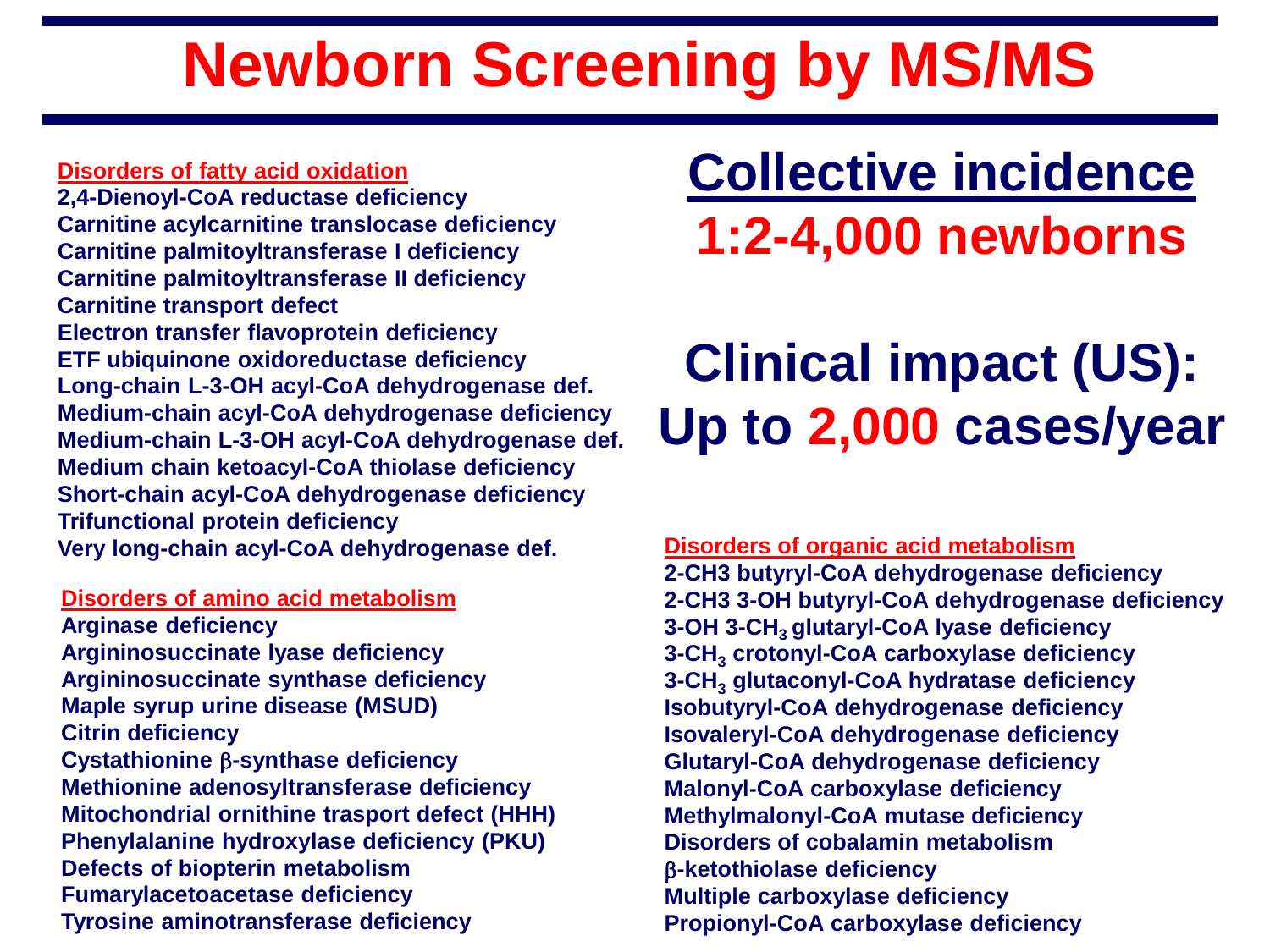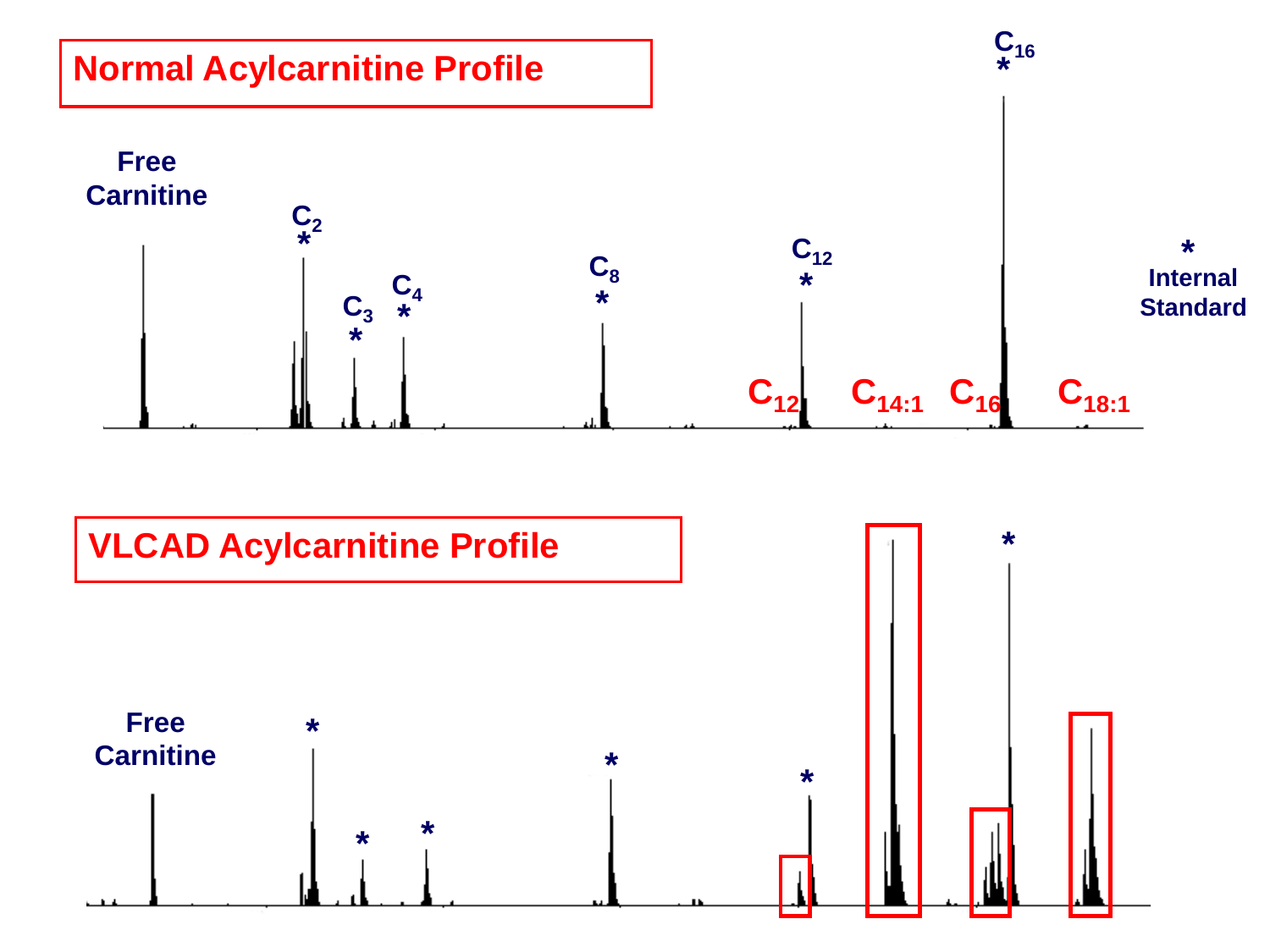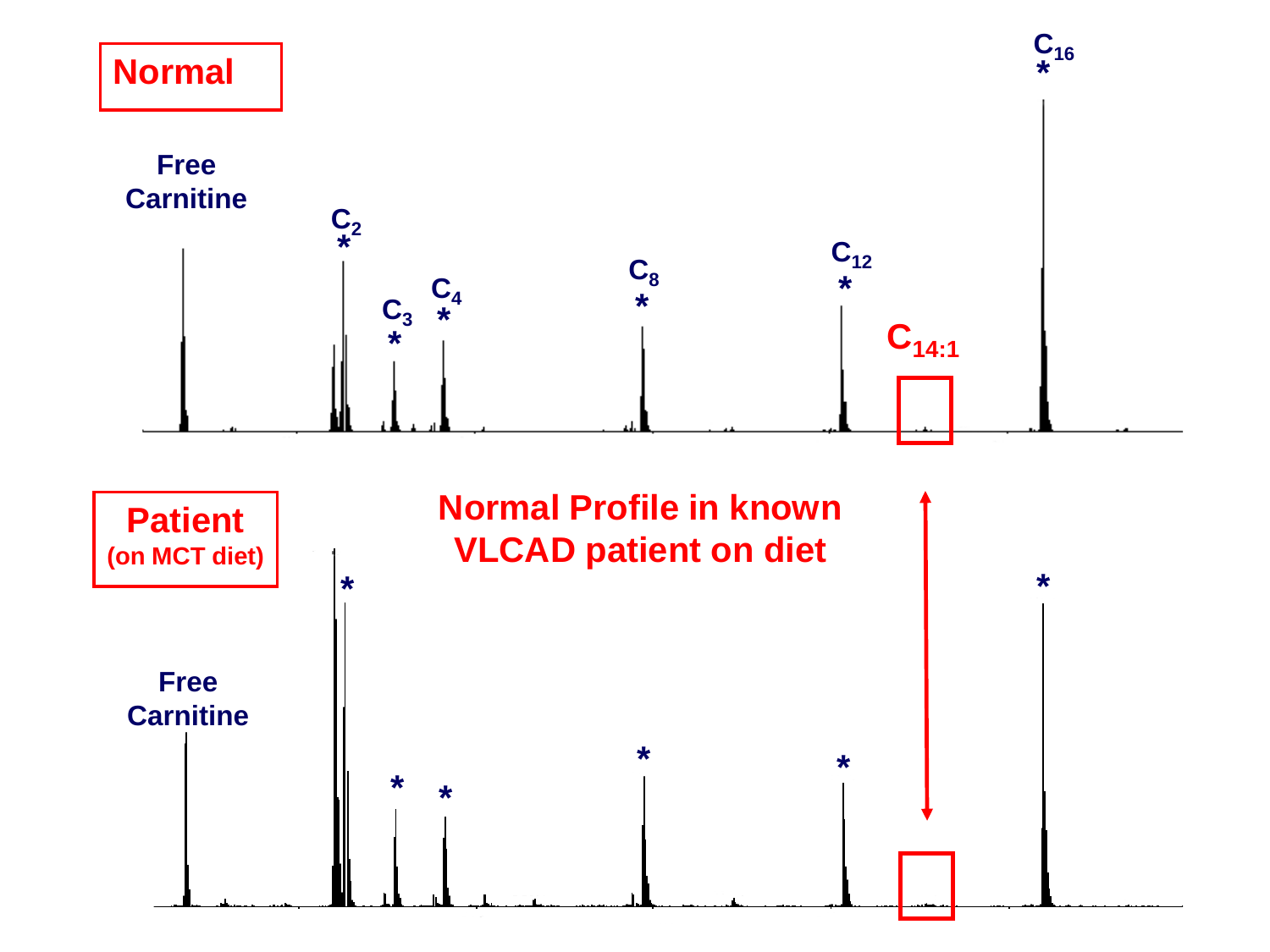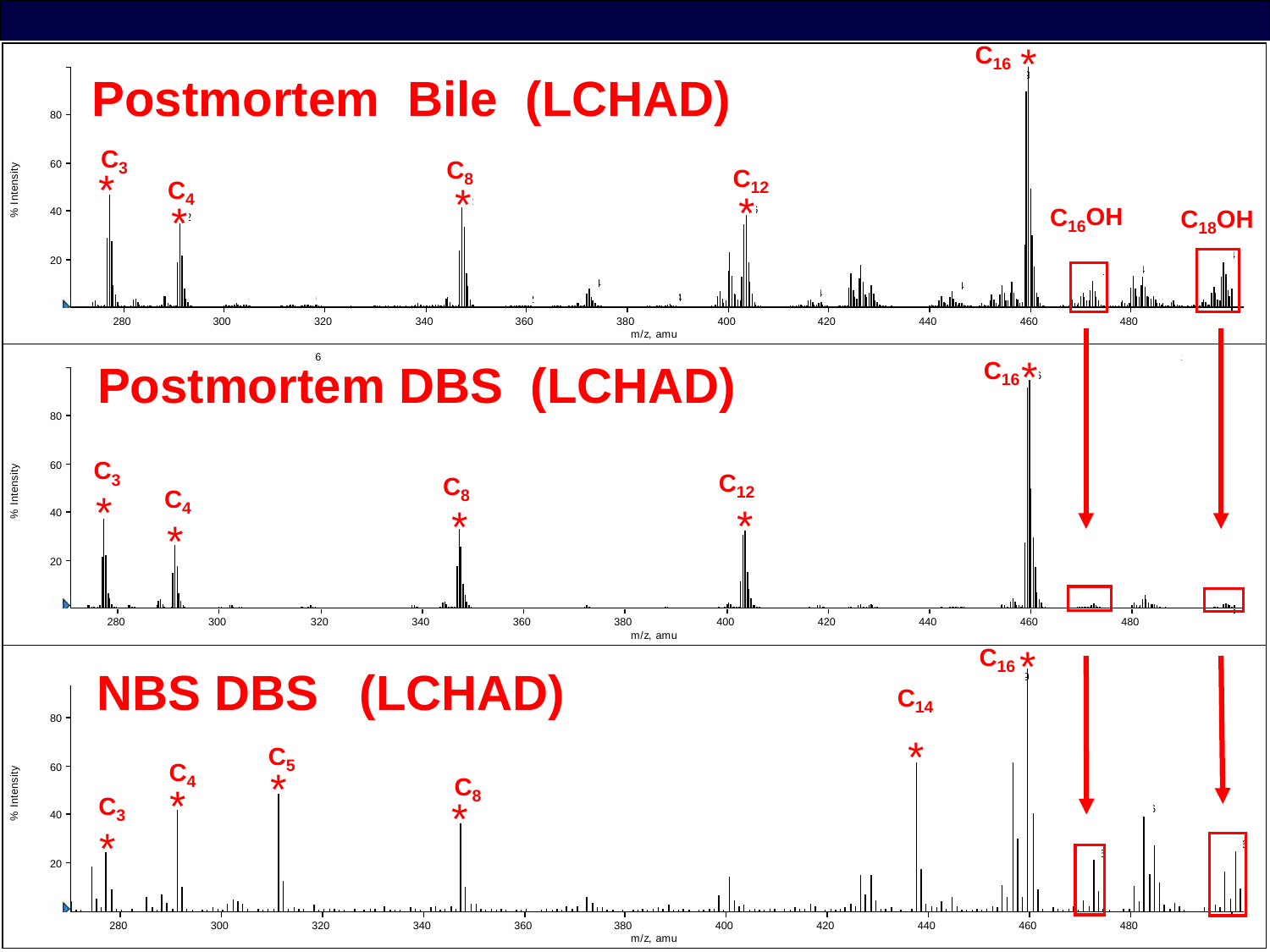### **Fatty Acid Oxidation Probe Assay**

- **Monolayer of skin fibroblasts / amniocytes**
- **Growth media removed and replaced with "***in vitro* **probe" media containing palmitic acid and L-carnitine**
- **Incubated for 72 hours, media is collected and subjected to acylcarnitine analysis**
- **Adherent cells are harvested - total protein analysis**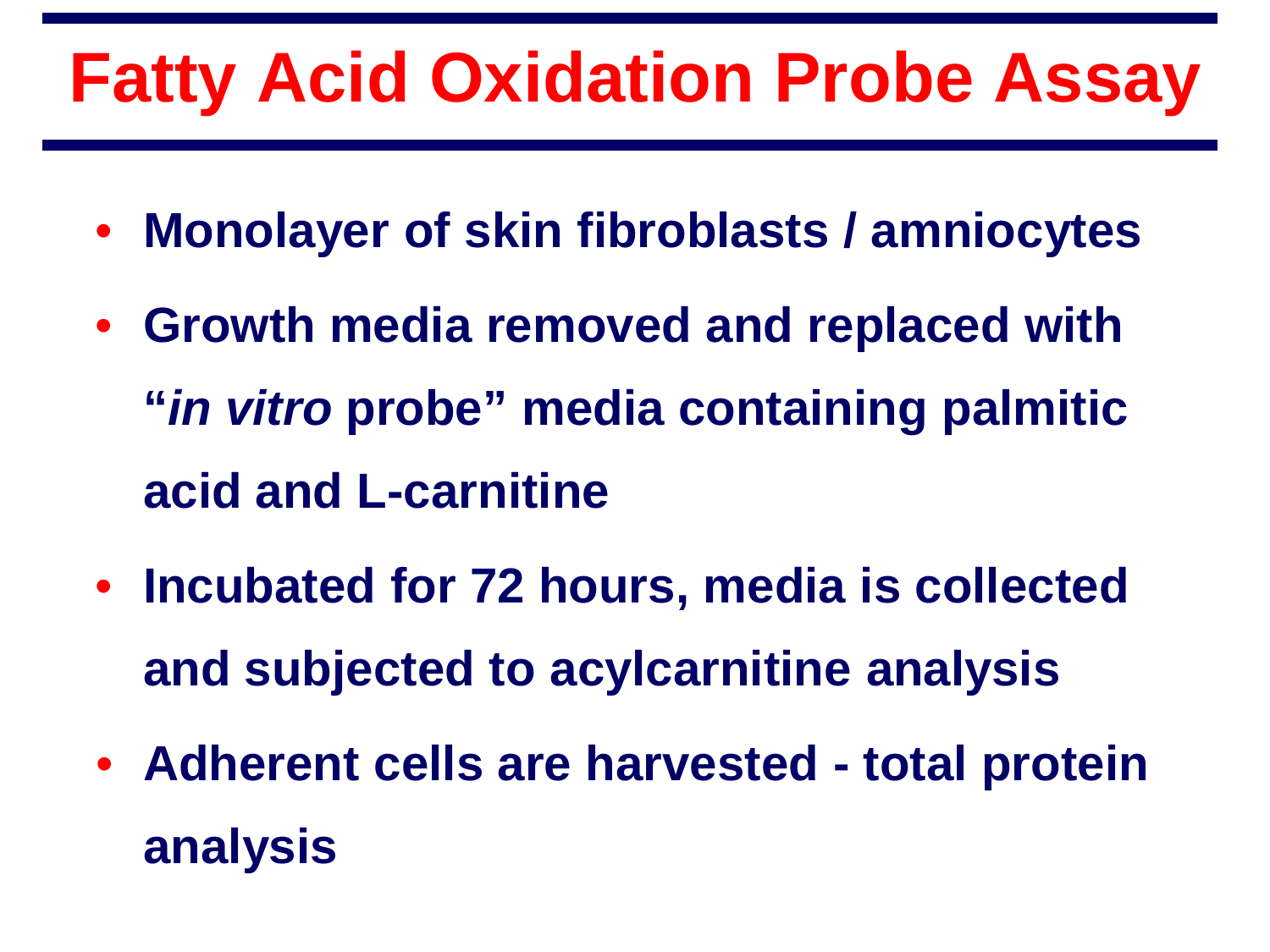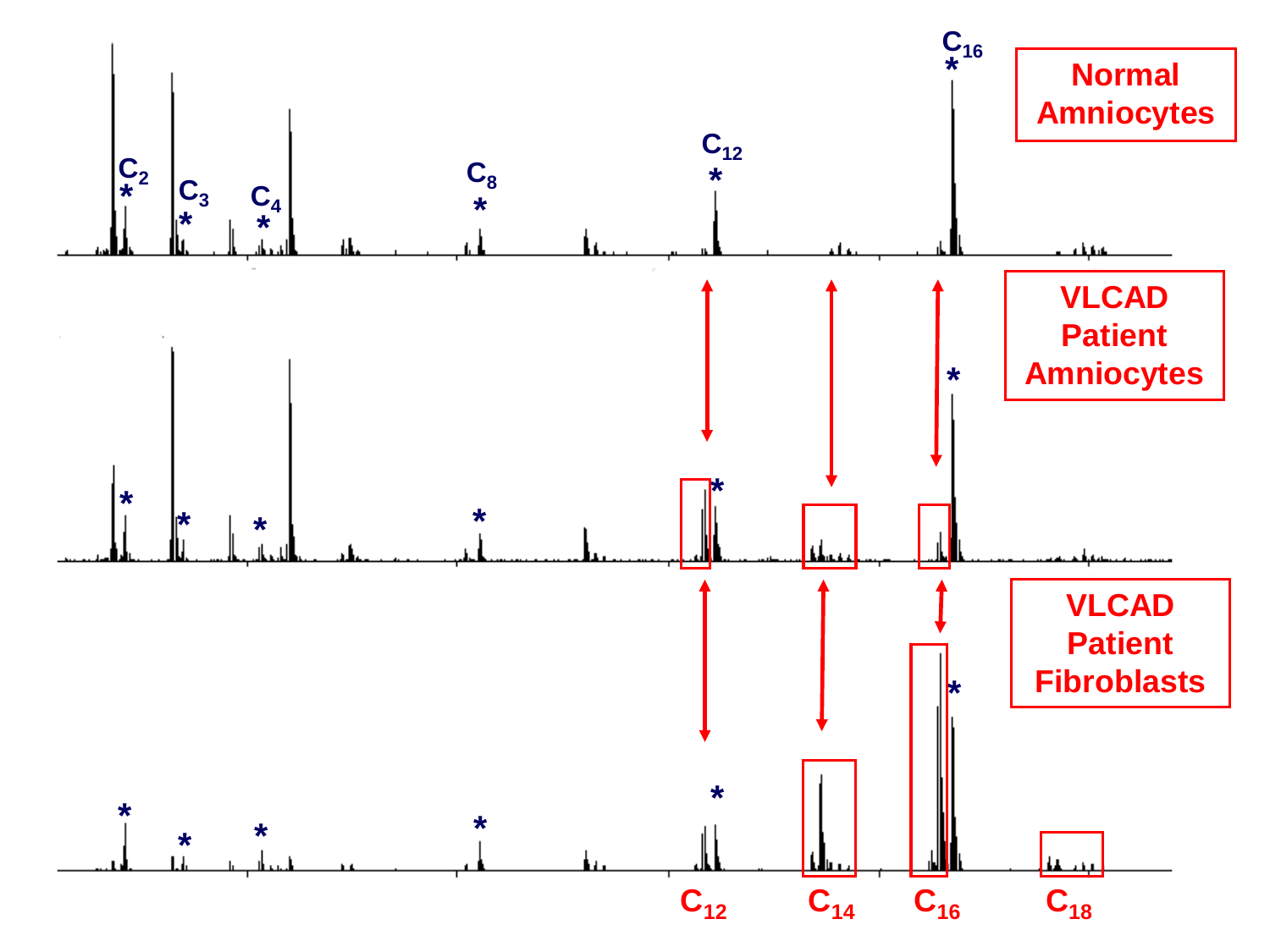### **Enzyme Assay for VLCAD - Results**

|                                          | <b>Control</b><br><b>Amniocytes</b> | <b>VLCAD Patient</b><br><b>Amniocytes</b> |
|------------------------------------------|-------------------------------------|-------------------------------------------|
| <b>MCAD Activity</b><br>(mU/mg Protein)  | 1.01                                | 1.21                                      |
| <b>VLCAD Activity</b><br>(mU/mg Protein) | 1.52                                | Not detected                              |

|                                          | <b>Control</b><br><b>Fibroblasts</b> | <b>VLCAD Patient</b><br><b>Fibroblasts</b> |
|------------------------------------------|--------------------------------------|--------------------------------------------|
| <b>MCAD Activity</b><br>(mU/mg Protein)  | 1.31                                 | 1.07                                       |
| <b>VLCAD Activity</b><br>(mU/mg Protein) | 3.61                                 | Not detected                               |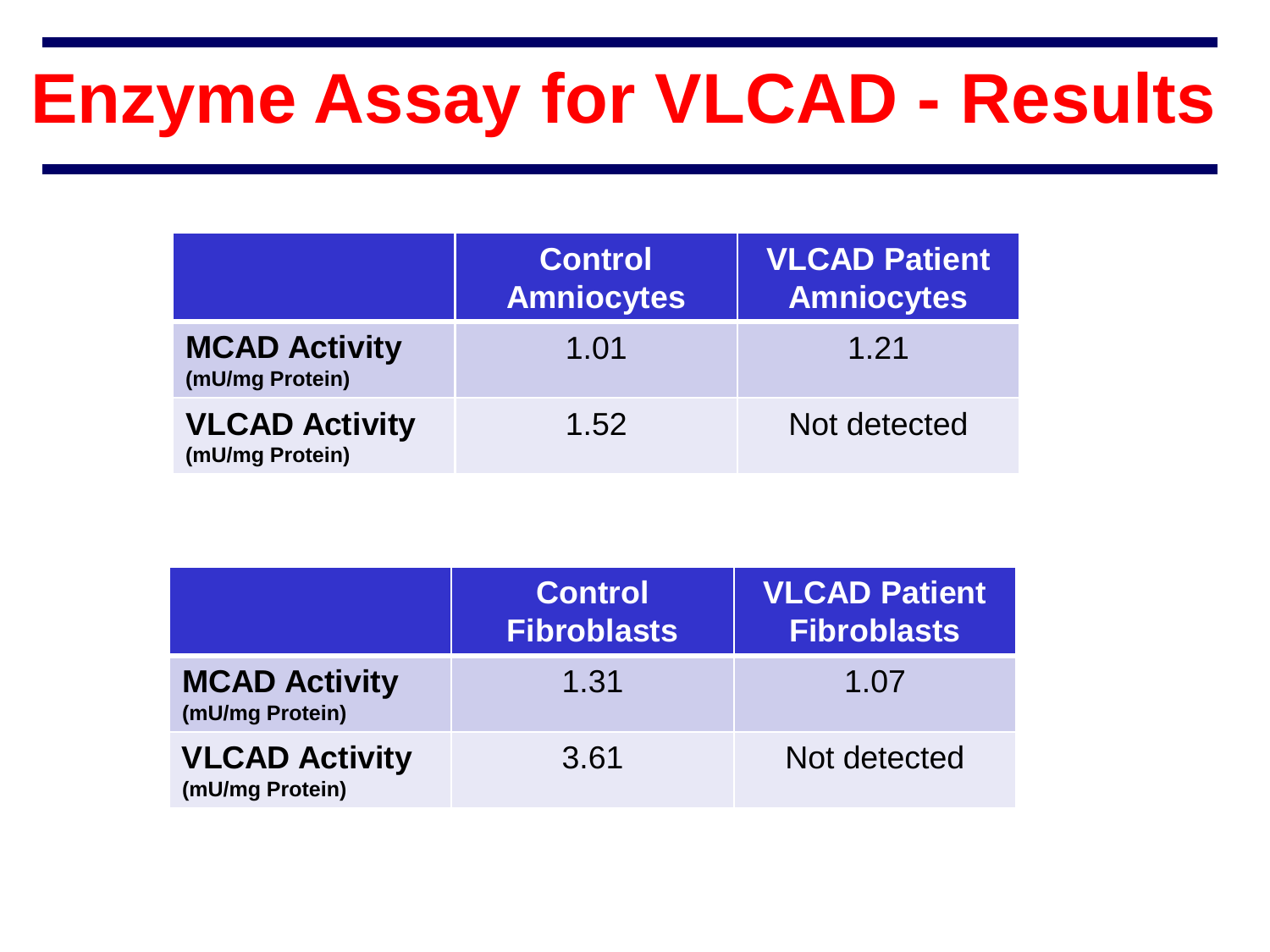## **Urine Organic Acids**

- **Organic Acids – What are they?** 
	- **Water-soluble compounds containing one or more carboxylic group as well as other functional groups (-keto, -hydroxy)**



- **Intermediate metabolites of all major groups of organic cellular components: amino acids, lipids, carbohydrates, nucleic acids and steroids**
- **Accumulation of metabolites which are not present under physiological conditions**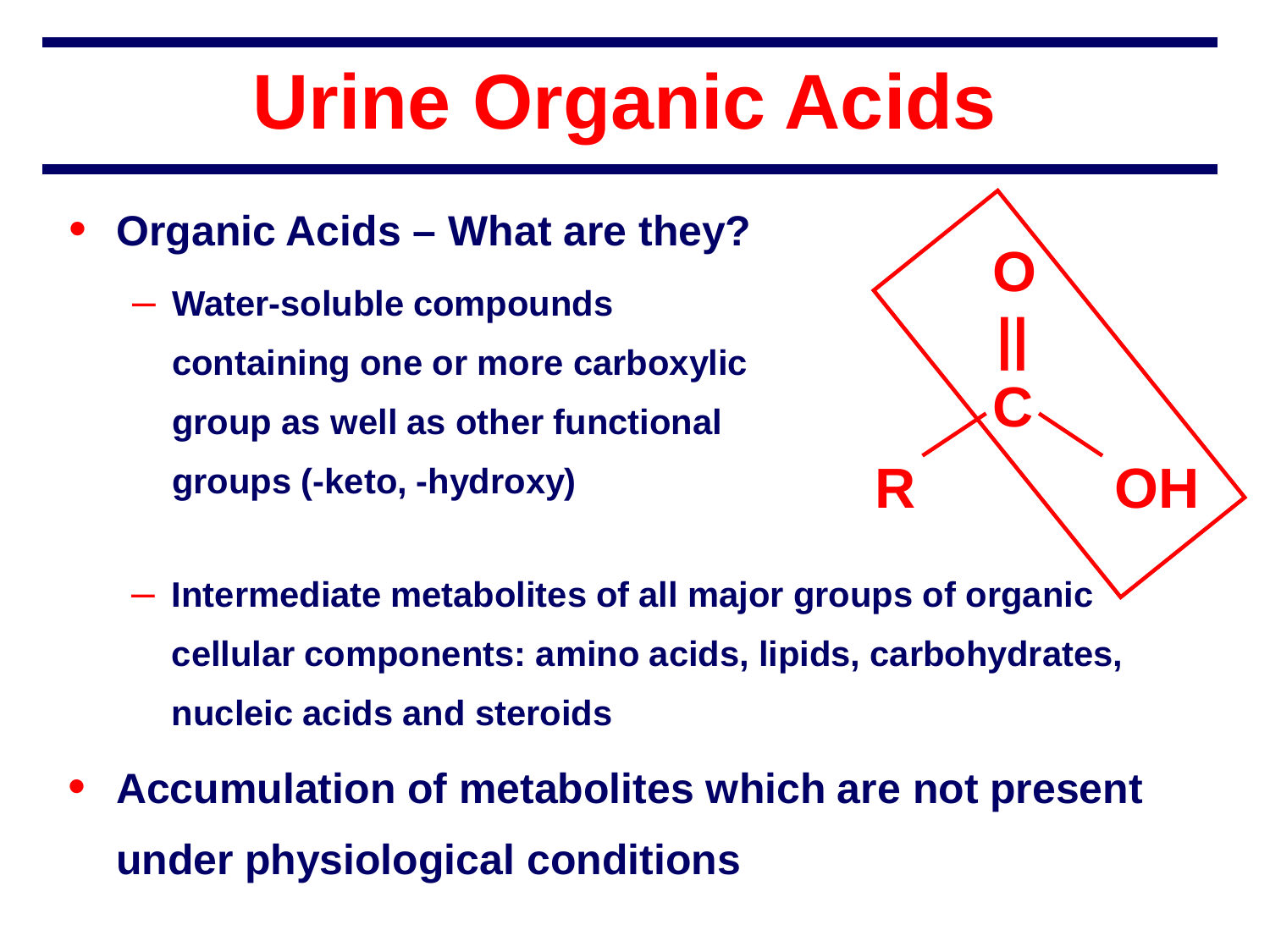## **Urine Organic Acids**

- **Urine Sample Collection** 
	- **Urine should be collected without preservatives**
	- **Collection should avoid fecal contamination**
	- **Frozen immediately**
- **Sample Preparation and Analysis**
	- **Liquid-liquid extraction of acidified urine into organic solvent**
	- **Evaporation of solvent and derivatization of residue**
	- **Gas chromatography – Mass spectrometry analysis**
- **Specific diseases have characteristic organic acid elevations**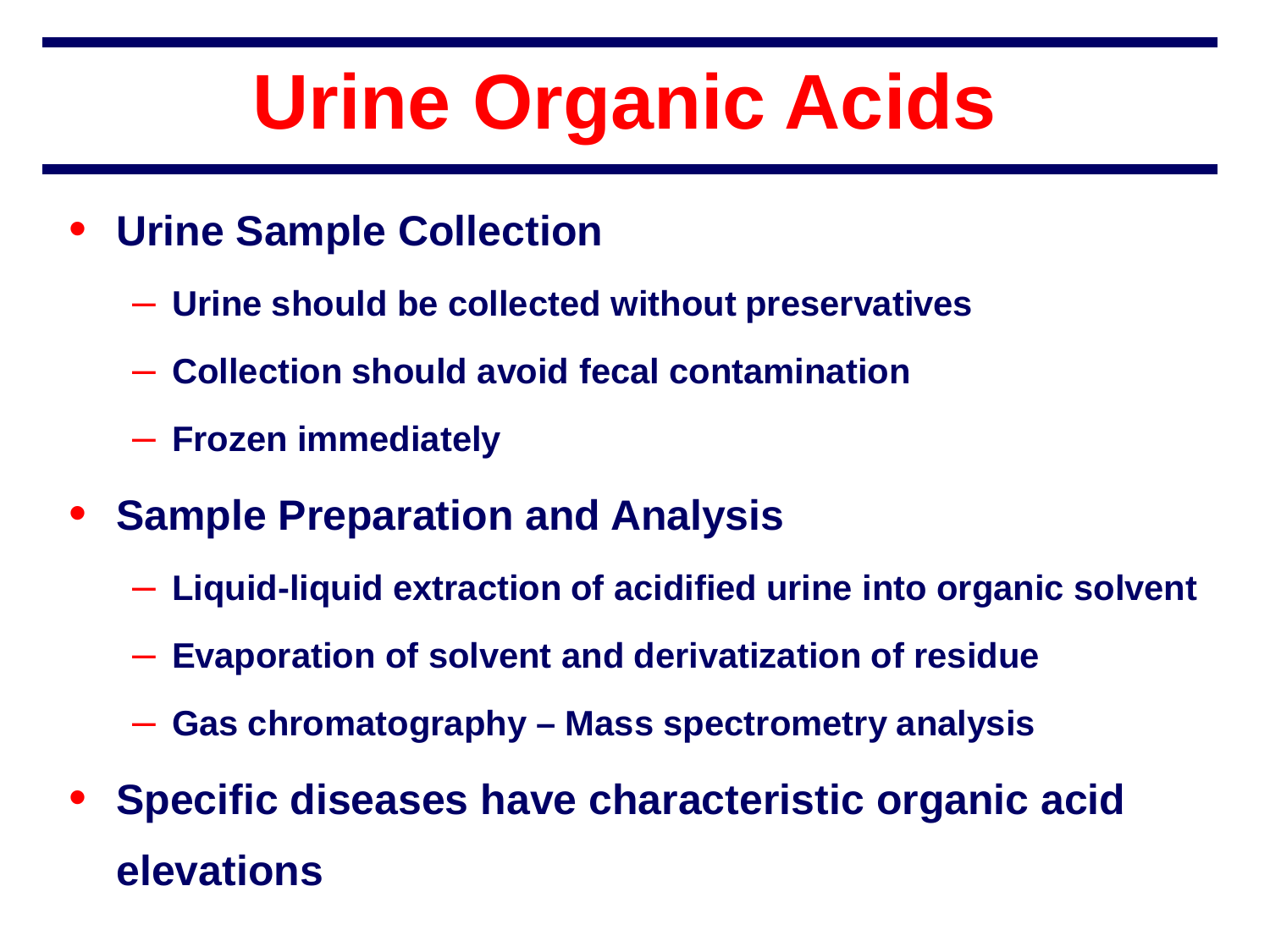# **Organic Acid Analysis**

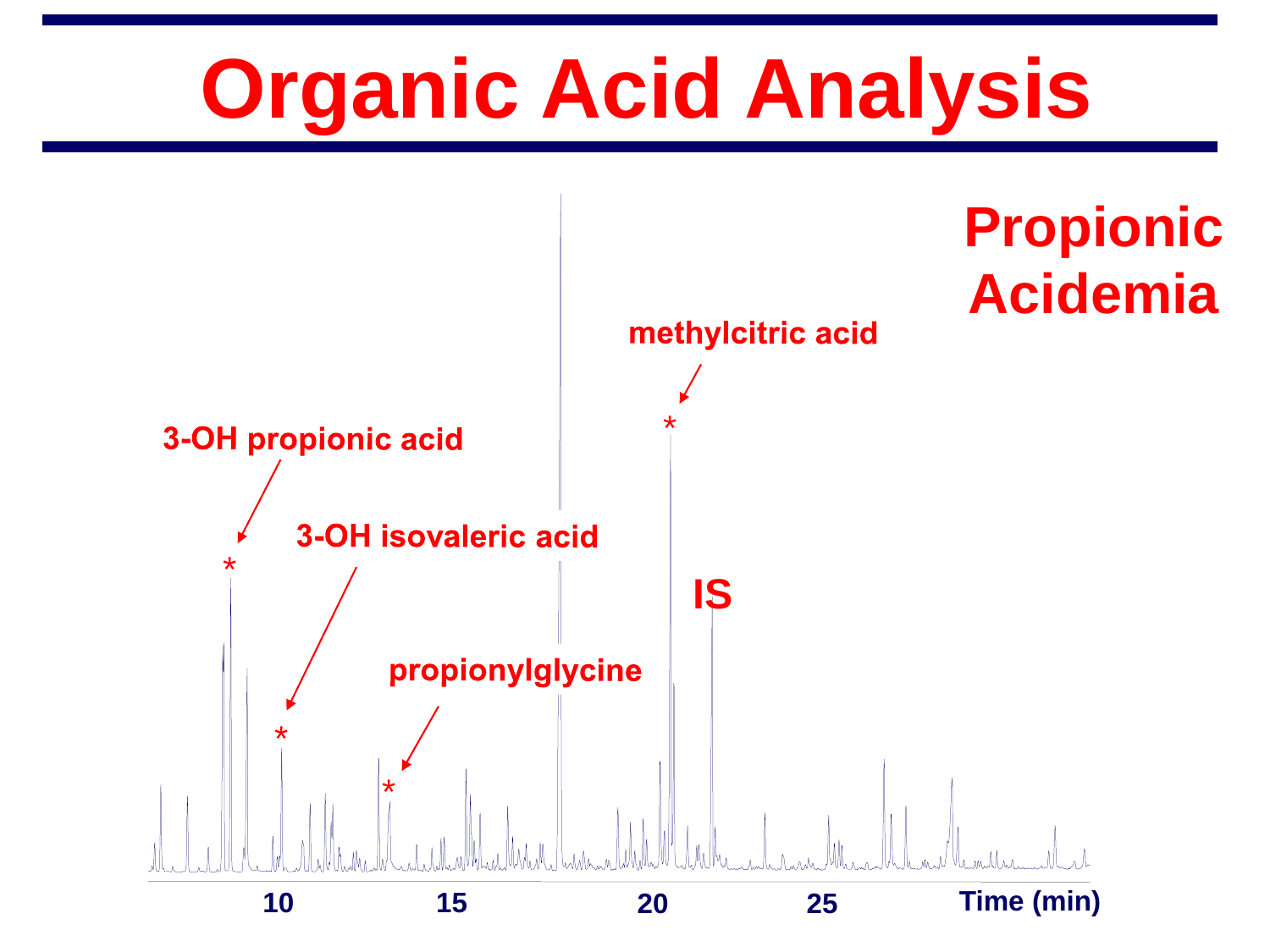## **Plasma Amino Acids**

- **Plasma Sample Collection** 
	- **Timely centrifugation and separation of plasma specimens is critical to prevent artifacts**
	- **Must be refrigerated for the short term (< 4 hrs.) or frozen (-20oC) to arrest amino acid deterioration**
	- **Hemolyzed samples are not viable**
- **Sample Preparation and Analysis**
	- **Protein precipitation and centrifugation**
	- **Ion exchange chromatography to separate**
	- **Post-column derivatization & detection at 440 to 570 nm**
- **Specific diseases have characteristic amino acid elevations**